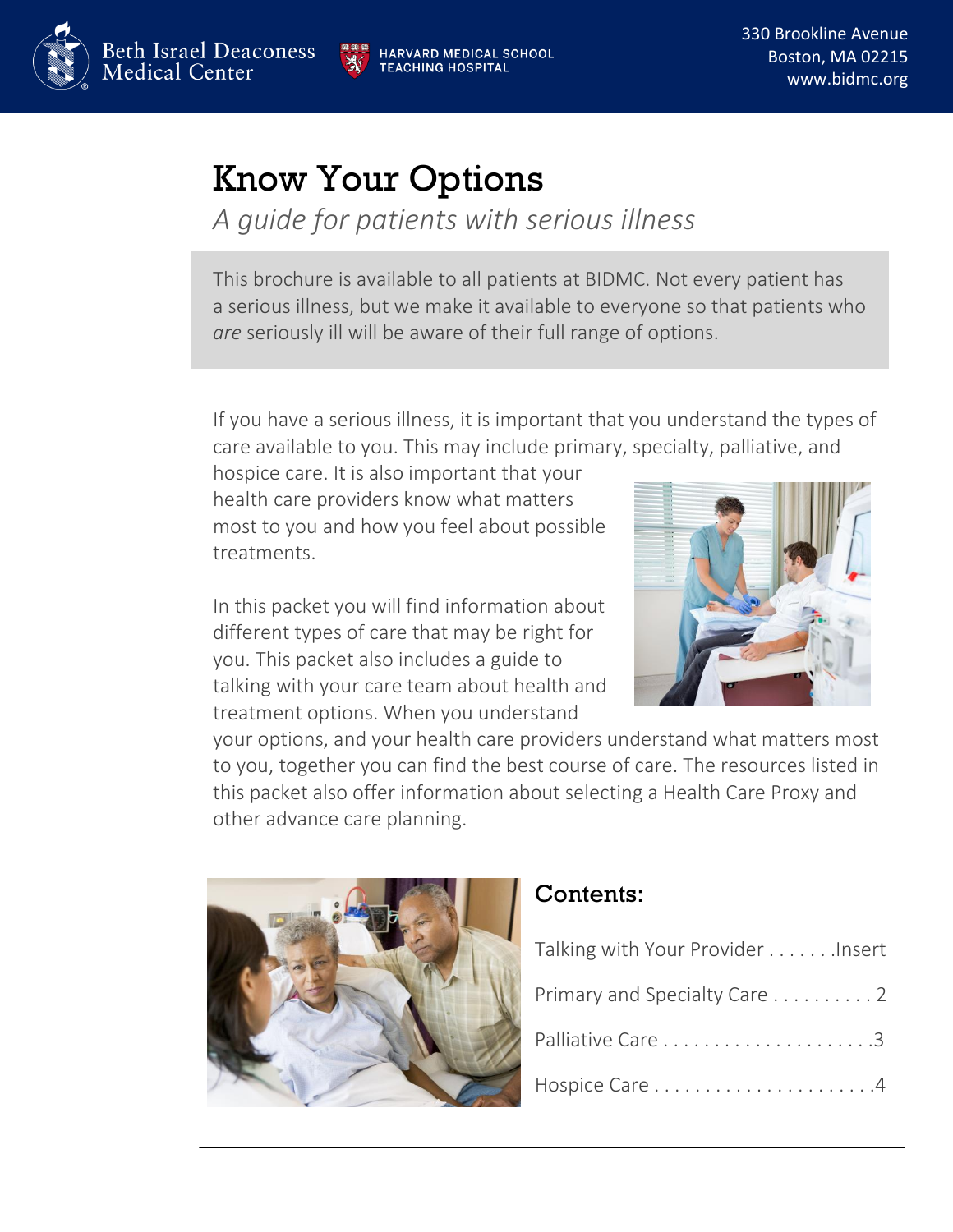# PRIMARY AND SPECIALTY CARE

### What is the role of primary care in serious illness?

Your primary care provider (PCP) can be your main point of contact in the health care system. He/she can help you with a range of needs. If you are hospitalized, a provider called a "hospitalist" may coordinate your care along with your PCP.

#### What is the role of specialty care in serious illness?

Specialty care focuses on a particular condition or area of medicine. For example, cardiology focuses on heart disease, oncology on cancer, and pulmonology on lung disease.

#### When should I see a specialist?

Many patients with chronic, complex, or serious illness can benefit from seeing a provider who is specially trained in a certain area of medicine. A specialist can often help diagnose and treat your condition. Depending on your insurance, you may need a referral from your PCP to see a specialist.

# **RESOURCES**

**To find a primary or specialty care provider in the BIDMC network, contact:**  BIDMC Find a Doctor 800-667-5356 [services.bidmc.org/find\\_a\\_doc](file:///C:/Users/jgreene7/AppData/Local/Microsoft/Windows/Temporary%20Internet%20Files/Content.Outlook/AppData/Local/Microsoft/Windows/Temporary%20Internet%20Files/Content.Outlook/AppData/Local/jgreene7/AppData/AppData/Local/Microsoft/Windows/cpmoore/AppData/Local/Microsoft/Windows/Temporary%20Internet%20Files/Content.Outlook/0H81AFWI/services.bidmc.org/find_a_doc)

**For information about clinical trials, visit:** [clintrial.bidmc.org](file:///C:/Users/jgreene7/AppData/Local/Microsoft/Windows/Temporary%20Internet%20Files/Content.Outlook/AppData/Local/Microsoft/Windows/Temporary%20Internet%20Files/Content.Outlook/AppData/Local/jgreene7/AppData/AppData/Local/Microsoft/Windows/cpmoore/AppData/Local/Microsoft/Windows/Temporary%20Internet%20Files/Content.Outlook/0H81AFWI/clintrial.bidmc.org) or clinicaltrials.gov

**For information about selecting a Health Care Proxy, visit:** bidmc.org/proxy

**For information about other advance care planning, visit:** bidmc.org/conversationready

#### I've already seen a specialist. Can I get a second opinion?

Yes. You should feel comfortable seeking the opinion of more than one specialist. Ask your health care providers about getting a second opinion and how that may help you.

#### Does my insurance cover specialty care?

Most insurance plans cover specialty care when it is seen as "medically necessary." But every insurance provider is different, so check with your insurer to find out if visits to a specialist are covered. You may need to get a referral from your primary care provider before seeing a specialist.

#### What about new treatments and clinical trials?

Depending on your condition, your provider may suggest you consider participating in a voluntary research study about a new treatment. This is called a "clinical trial." Before enrolling in a clinical trial, patients are given detailed information about the possible risks and benefits so they can make an informed decision about whether or not to participate.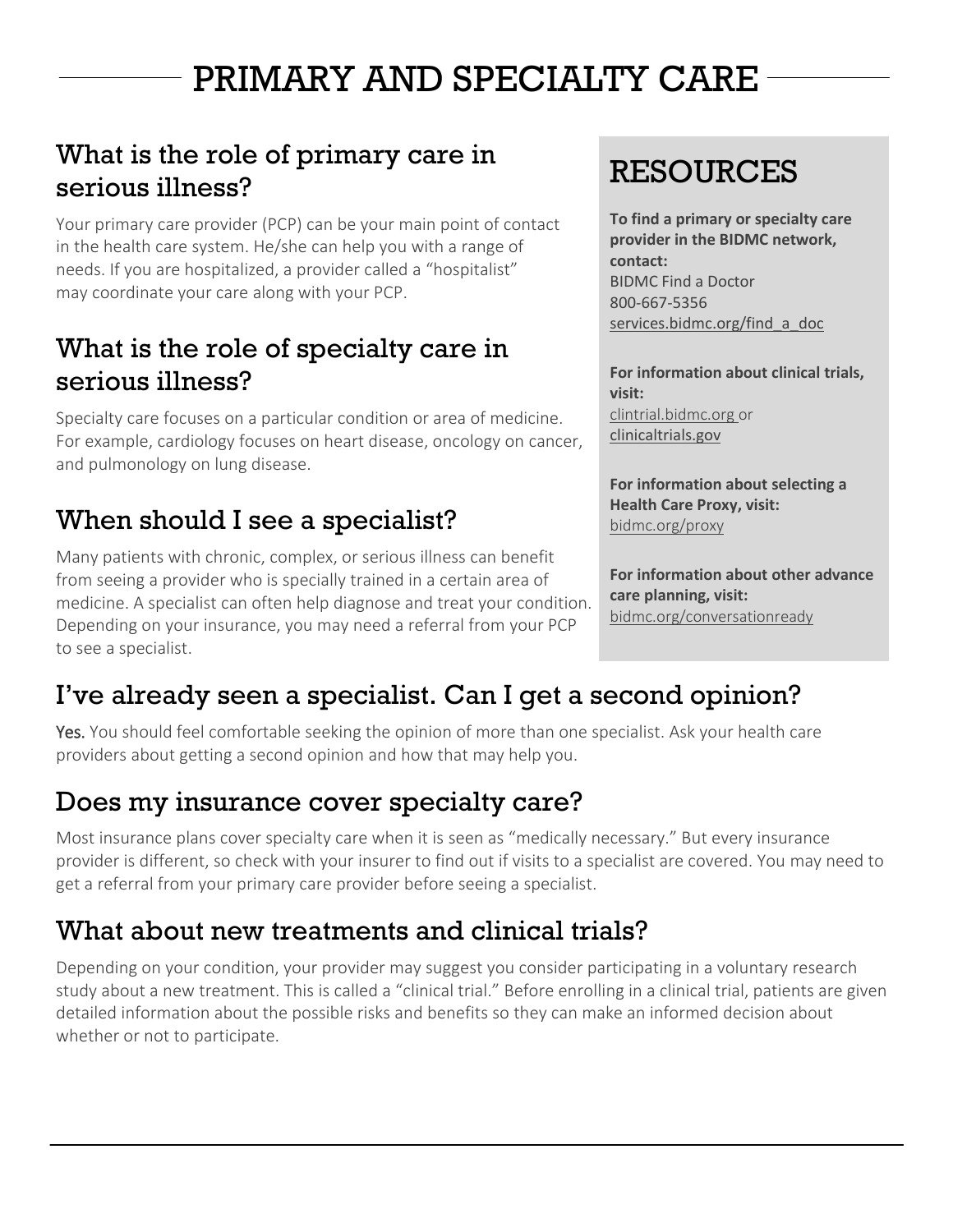# PALLIATIVE CARE

## What is palliative care?

Palliative care helps patients with serious illness live as well and fully as possible. It can help at all stages of illness and be provided along with other treatments. Palliative care helps treat pain, shortness of breath, fatigue, and other physical symptoms. Palliative care also provides emotional and spiritual support to patients and families and helps them make decisions and coordinate care.

## Who provides palliative care?

Palliative care can be provided by any member of your care team, including your primary care provider, specialist, nurse, social worker, or chaplain. Some patients may also benefit from a consultation with a palliative care specialist.

#### Who can receive palliative care?

Anyone with a serious illness can receive palliative care, regardless of stage of illness or other treatment plans.

#### Is palliative care the same as hospice?

### RESOURCES

**For more information about palliative care, visit:** [bidmc.org/palliativecare](http://www.bidmc.org/palliativecare)

**To request a palliative care consultation at BIDMC, contact:** Palliative Care Consultation Services 617-667-1320

**For information about selecting a Health Care Proxy, visit:** bidmc.org/proxy

**For information about other advance care planning, visit:** bidmc.org/conversationready

No. Palliative care can be delivered at any point in time during a serious illness. It is appropriate for people who expect to get better and people who do not. (See the next page for more on hospice care.)

#### Where can I receive palliative care?

Palliative care can be provided anywhere, including in the hospital, at a nursing facility, or at home.

#### Does my insurance cover palliative care?

Most insurance plans, including Medicare and Medicaid, cover some medical services that are considered palliative care. For specific information about your coverage, contact your insurance plan.

## May I keep my current provider if I am receiving palliative care?

Yes. In fact, your current primary and specialty care team are often the providers delivering palliative care. And if you do see a palliative care specialist, you can continue to see your current care providers as well.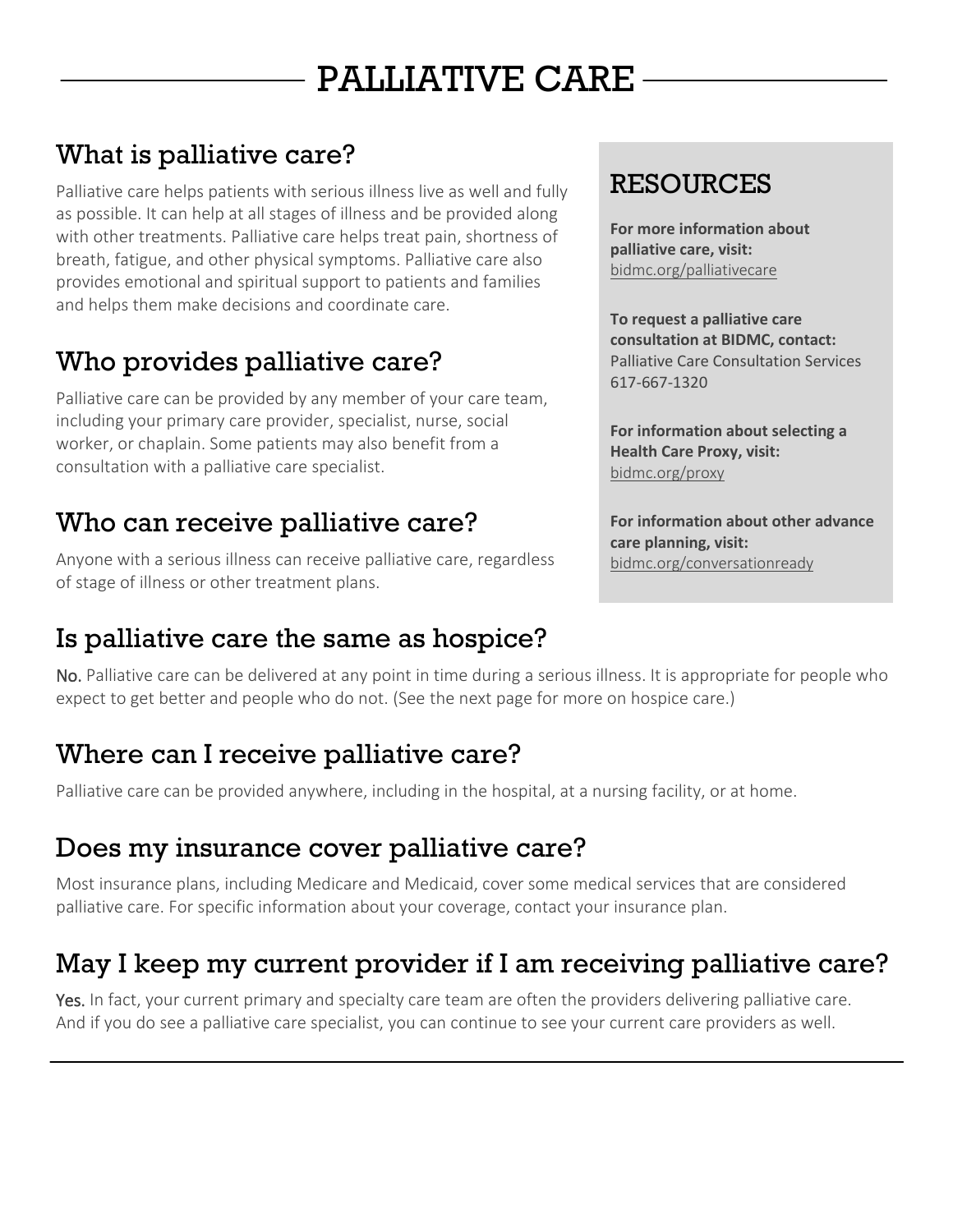

# HOSPICE CARE

### What is hospice care?

Hospice care does not focus on lengthening life. Instead, when the goal is no longer to cure a serious illness, hospice can help you live the rest of your life in the way that matters most to you. By working to ensure your comfort and dignity, hospice care can help make your remaining life as meaningful and fulfilling as possible for you and those closest to you.

Hospice care looks at the whole person and asks: "Knowing your time is limited, how can we make each day as good as possible?"

### How do I know when hospice care is right for me?

When a serious illness becomes advanced, hospice care may be right for you. If you are wondering about hospice care, talk with a member of your health care team.

## Who provides hospice care?

Hospice care is provided by teams that may include doctors, nurses, social workers, counselors, home health aides, clergy, therapists, and trained volunteers. Together, the team provides complete medical, emotional, and spiritual care in the last stages of life.

#### Where can I receive hospice care?

Hospice services may be provided in a range of settings, including your home, a hospital, a nursing or long-term care facility, or a hospice residence.

#### Does my insurance cover hospice services?

Many insurers, including Medicare and Medicaid, will cover hospice care services if a patient's provider documents that the person has a terminal illness. Usually, coverage is only available to those expected to live less than six months. For specific information about your coverage, contact your insurance plan.

### RESOURCES

**For more information about hospice care, visit:** National Hospice and Palliative Care Organization caringinfo.org

**To find out more about hospice options, speak with your BIDMC provider.**

**For information about selecting a Health Care Proxy, visit:** bidmc.org/proxy

**For information about other advance care planning, visit:** bidmc.org/conversationready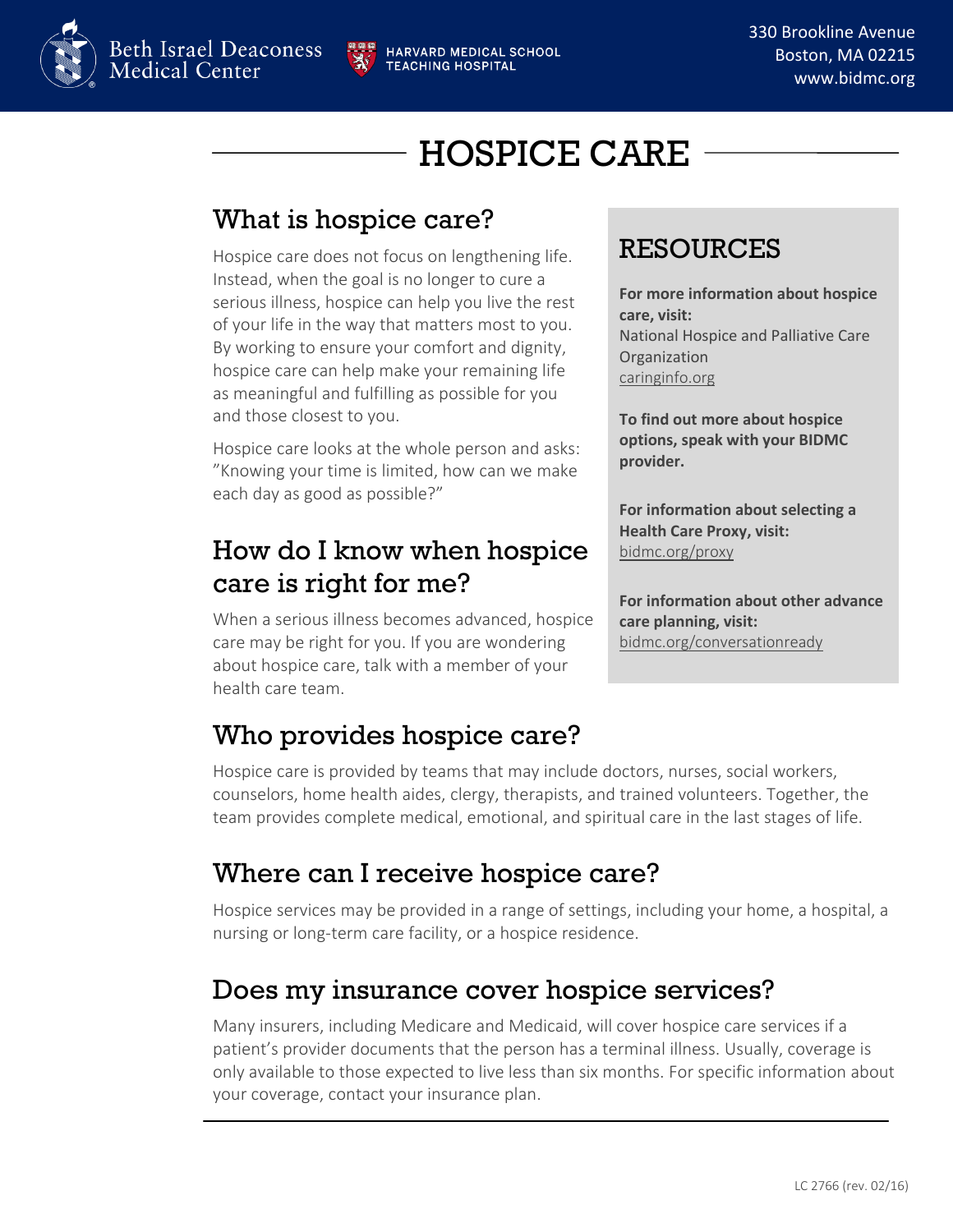

## Talking With Your Health Care Providers

It is important to talk with your health care providers about what matters most to you. Having this conversation is a key step in getting the care that's right for you. This guide can help you plan this important conversation.

#### Who?

Think about the members of your health care team you feel most comfortable with and who know you and your health status best. For instance, you may want to include your:

Primary care doctor

 Nurse, nurse practitioner, or physician assistant Specialist (e.g. heart,

lung, or kidney doctor)

- Caregiver at a nursing home or assisted living facility
- $\Box$  Spiritual advisor (e.g. chaplain, imam, priest, or rabbi)
- Therapist (e.g. social worker, psychologist, or psychiatrist)
- □ Hospitalist (if you are staying in the hospital overnight)
- $\Box$  Other

#### What?

Ask about your health:

- *What is the name of my illness? Can you write it down for me? How can I learn more about it? How sure are you of my diagnosis?*
- *What tests have been done? What were the results?*

Discuss what the future may hold:

- *What can I expect from this illness? Should I watch for any symptoms or changes?*
- *What is my life likely to look like 6 months from now, 1 year from now, or 5 years from now?*
- *What can I do to plan ahead? Can we talk about a Health Care Proxy or Advance Care Planning?*

Tell your provider what matters most to you:

- Have you had experiences that have influenced your views on serious illness? (*Seeing my dad very sick was hard because...)*
- Are there milestones you want to reach? (*My daughter is graduating…*)
- What types of care do you want or not want? Why? (*I do/don't want \_\_\_\_\_ because...)*
- Are you worried about certain aspects of your care? (*I'm worried about returning home because…)*
- Does religion/spirituality play a role in your views on health care? (*In my faith*…)

Discuss your options for care:

- *What are my treatment options? What kind of improvements and side effects are likely?*
- *Should I see a specialist? Would a second opinion be helpful for me?*
- *Are there clinical trials that I should consider?*
- *Could palliative care help with my symptoms?*
- *What emergencies are most likely to come up and how can I best prepare for them?*
- *Would hospice care be right for me now or in the future?*